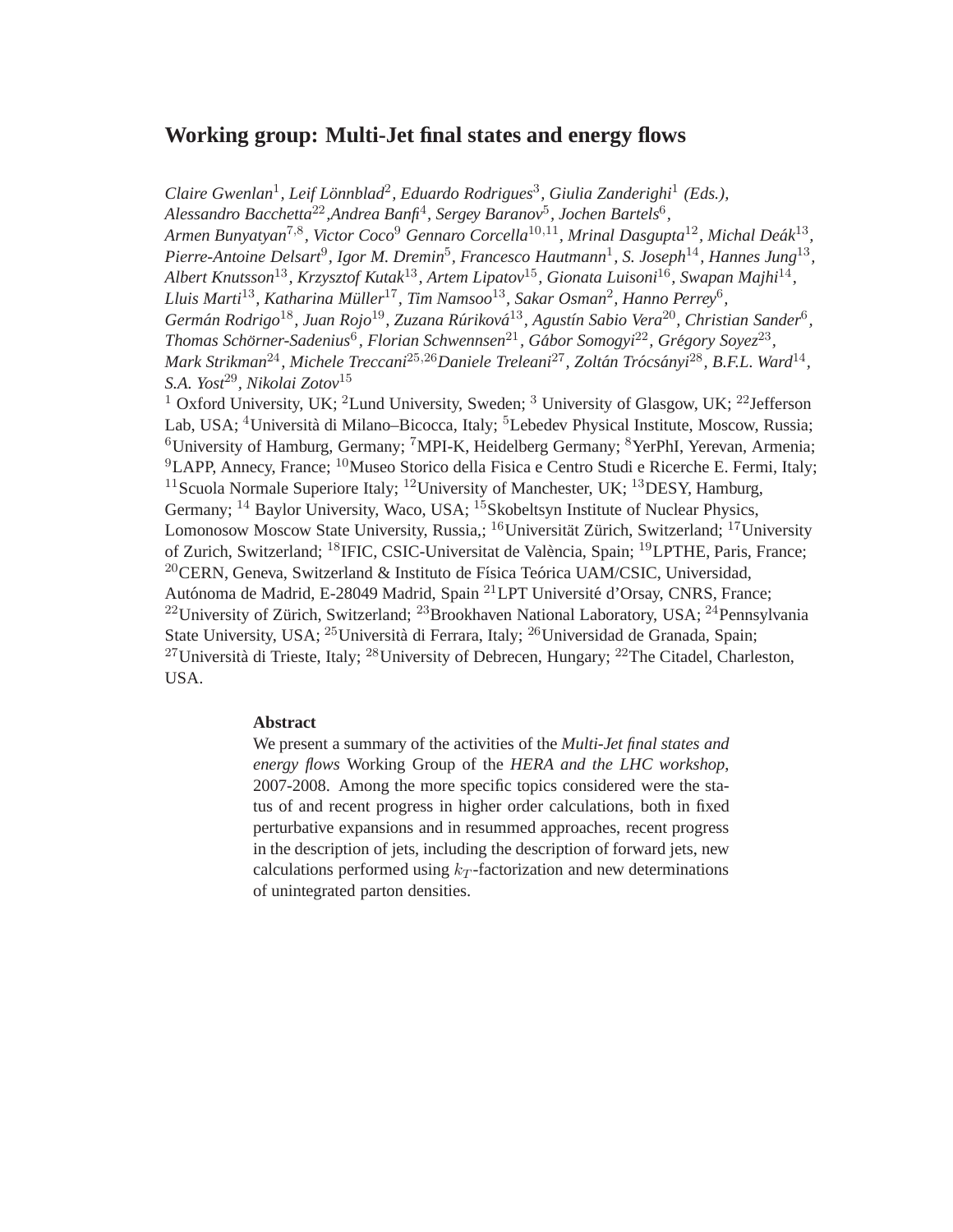# **1 Introduction**

#### *Authors: Claire Gwenlan, Leif Lonnblad, Eduardo Rodrigues, Giulia Zanderighi ¨*

The activities of Working Group 2, *Multi-Jet Final States and Energy Flows*, have covered a broad range of topics, encompassing both theoretical and experimental advances in understanding the hadronic final state at high energies. Much of this work will be of significant benefit in preparing to fully exploit the LHC physics potential. We focus here on progress in the field since the last proceedings of this workshop [1, 2].

From a theoretical point of view, a good understanding of the Standard Model (SM) is of the utmost importance in order to be able to unravel and disentangle possible New Physics effects. In addition, the study of the Standard Model is important in its own right, especially in the QCD sector where the strong coupling in many cases prevents us from making reliable predictions. Recently, considerable progress has been made in the area of higher order calculations in perturbative QCD. Some developments are discussed in the contributions of Sec. [3]. Typically, these fixed-order calculations are sufficient to describe inclusive observables, such as cross sections or transverse momentum  $(p_t)$  spectra at sufficiently high scales. However, more exclusive observables, such as event-shape distributions, require that one rearranges the perturbative expansion and that one resums leading and next-to-leading logarithmic terms to all orders in perturbation theory. This technology is today already well-developed both in terms of analytical calculations and in terms of numerical implementations in parton shower Monte Carlos. We report on further recent progress in the understanding and development of such resummed calculations in Sec. [4].

The development and use of jet algorithms plays a key role in the study of hadronic final states. Indeed jets are an essential tool for a variety of studies, such as top reconstruction, mass measurements and searches for Higgs and new physics. Furthermore, they are instrumental for QCD studies, e. g. for inclusive-jet measurements, which in turn constitute an important input for parton density determinations. By clustering particles into jets, jet algorithms reduce complicated multi-particle events in simple final states with few jets. This procedure and the way particles are recombined together (e.g. the  $E$ - or  $P$ -scheme) is fundamentally non-unique. This freedom can be exploited to extract information from jets. The rapid, recent development of fast, infraredand collinear-safe cone and clustering algorithms, is discussed in Sec. [5]. Also considered are the issues of jet-finding, reconstruction and calibration currently being developed by the LHC experimental collaborations. Recent work on defining jet-quality measures, designed to quantify the performance of jet algorithms, is also presented.

In Sec. [6] we focus our attention to the  $k_T$ -factorization approach, which may be the key to fully understand the hadronic final states at the LHC. Although the standard collinear factorization should hold for the description of jets at very high scales, we expect it to break down at somewhat smaller scales and low x, and the use of  $k<sub>T</sub>$ -factorization and unintegrated parton densities will become essential. This is an area where we have learned a lot from HERA results, and where we may learn more still from data yet to be analyzed.

A major difficulty in describing final states at high energies is the treatment of multiparton interactions. There is no doubt that, due to the high density of small- $x$  partons, the events at the LHC will contain several semi-hard parton–parton scatterings. Indeed such events have already been studied at the Tevatron, and models including this feature are need in order to describe *e.g.* the underlying events in photo-production at HERA. Although models for multi